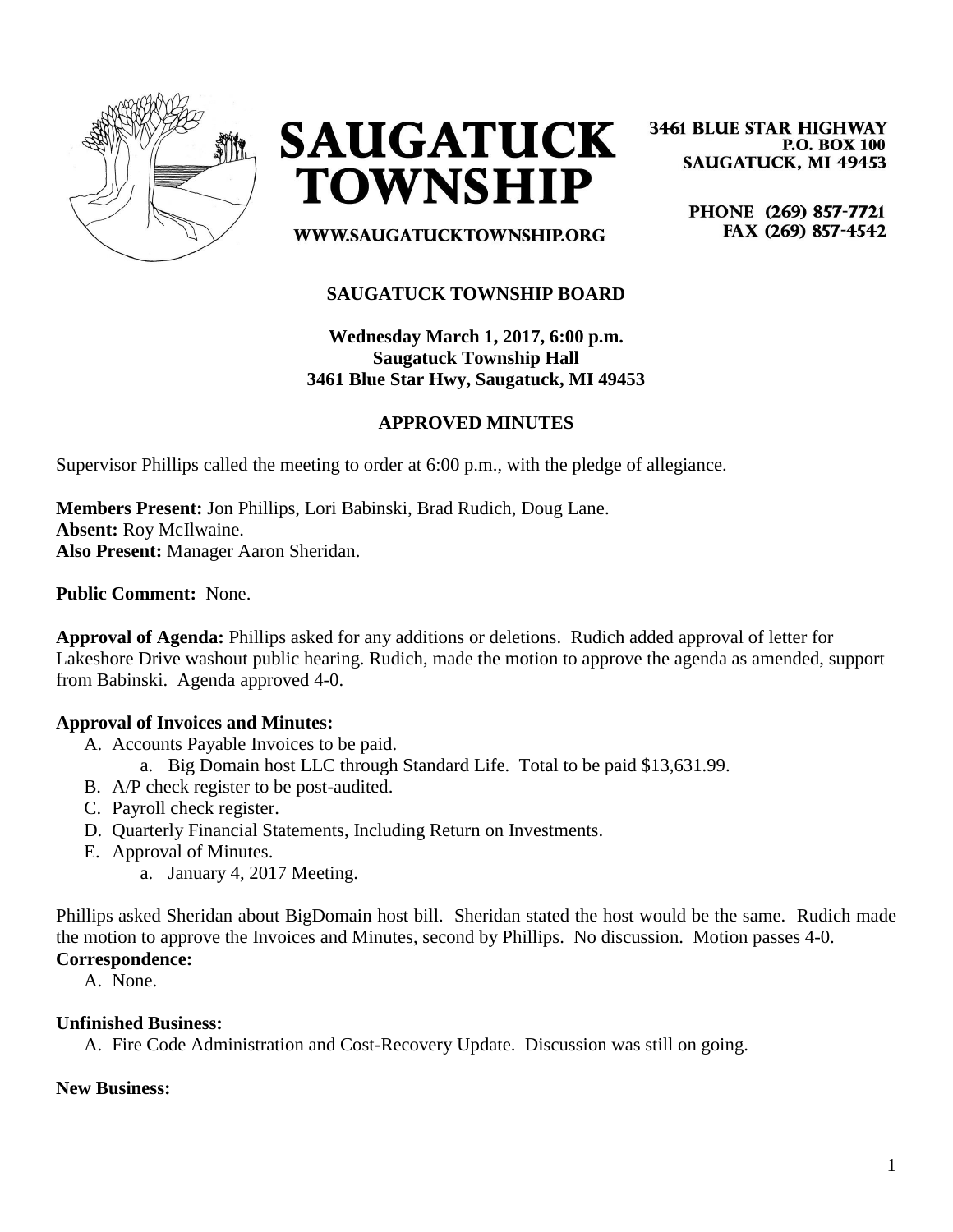- A. Blue Star Trail Phase II Michigan Natural Resources Trust Fund Resolution. Sheridan stated this was a southern section of the Blue Star Trail that goes over the Expressway. The Friends of the Blue Star Trail was asking for the Township Board to support the application to the Michigan Natural Resources Trust Fund. This would connect to the City of Douglas' project. Then hopefully the connectivity with The City of Saugatuck could be solved over the Kalamazoo River Bridge. Connectivity overall is viewed as a benefit to the system as a whole. Phillips stated that he has not heard of any Township residents complaining about this project. Rudich made the motion to approve a Resolution to support the application titled "Phase II Blue Star Trail Saugatuck Township South Sector", Phillips supported. Roll call vote: Lane, Babinski, Phillips, Rudich' all vote yes. Resolution passes 4-0.
- B. Recreation Passport Grant RP17-0004 Resolution. Parks chairman Jim Searing gave the Board an updated Resolution with new proposed costs. Parks commissioner Dana Burd gave a presentation on specific changes to River Bluff Park, including trails, dock extension and overlook deck. This would be part of a three year project plan. Phillips made the motion to approve the Resolution of the Saugatuck Township Board to pledge it's support and full financial commitment to submit the Saugatuck Township Parks, Michigan Recreation Passport Grant 2017 RP17-0004. Lane supported the motion. Roll call vote: Rudich, Phillips, Babinski, Lane, all vote yes. Resolution passes 4-0.
- C. Blue Star Trail Preconstruction Meeting. Rudich stated that this pertains to the section of Trail that was being built this year, and that the Trail was already being staked out. Sheridan stated the construction would start soon, and there should be no road closures because of the construction.
- D. Semco Franchise Agreement. Rudich stated the agreement presented was the revised agreement from our attorney. Sheridan stated that he talked with the Township Attorney, and that a franchise fee was not a standard item for this type of utility. Rudich made the motion to adopt the Ordinance granting SEMCO Energy Gas Company to conduct local gas business in the Township of Saugatuck, for ten (10) years. Lane supported. Roll call vote: Babinski, Lane, Rudich, Phillips, all vote yes. Motion passes 4-0.
- E. Public Hearing Letter Approval. Letter is intended to be sent to Lakeshore residents to ask for input in a public hearing concerning the Lakeshore Drive washout, and emergency services access. Discussion on focus of mailing. Rudich made the motion to approve the letter for mailing, Babinski supported. Motion passes 4-0.

# **Committee Reports:**

- A. Planning Commission. Rudich stated the Planning Commission approved a site plan for a Winery on M-89 near Blue Star. Zoning change discussion from North Shore of Saugatuck Development property near Blue Star Highway. Planning Commission reviewed site plan for North Shore of Saugatuck. Township Attorney suggested a larger site plan, and change to site condo plan. Both discussions were tabled for further discussion.
- B. Road Committee. Lane reported on the current year projects. Discussion on Dugout Road grading at 66<sup>th</sup> Street. Sheridan discussed larger construction on Dugout and Riverside with water main. May 2<sup>nd</sup> there will be an election to renew the Road Millage.
- C. Interurban. Babinski reported that there was a copy of the Audit at the Township Hall. The Interurban is discussing possible expansion to Fennville.
- D. Fire Board. McIlwaine submitted a report. Phillips read the report, which included, February  $23^{\text{rd}}$ Douglas Elementary Escape Plan Drill, finished well head protection tank identification, What Not Inn fund raiser for the live fire training facility on March 28<sup>th</sup>. Fire Department was changing banks to Chemical.
- E. Harbor Authority Report. Phillips reported that the Authority was putting together a map of the Harbor for specific boating purposes. Phillips reported that the Authority was waiting for a Township response for joining the Authority. Cities of Saugatuck and Douglas were sent the response and had not responded back to the Township.
- F. Open Board Report. Rudich presented an invitation to the EPA meeting concerning the Kalamazoo River Cleanup.